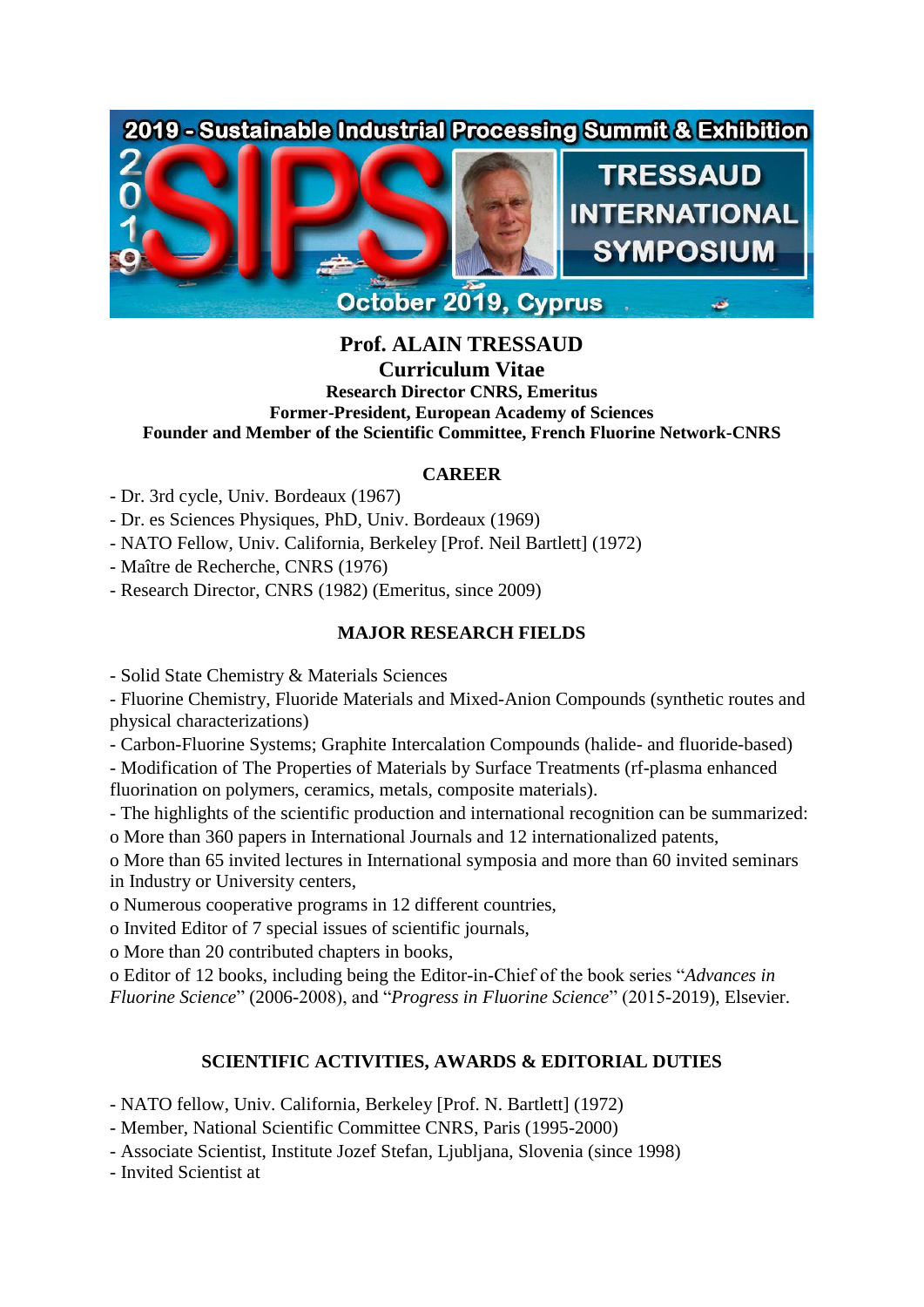o University California, Berkeley (1982)

o Philipps Universität, Marburg (1982)

o Kyoto University (1986)

o Universidad La Laguna, Spain (1991)

o NPL, New Delhi, (1994)

o Aichi Institute Technology, Japan (2000)

- Invited Professor, Kyoto Univ. During several months(2009).

- Founder and chairman, "*CNRS French Network on Fluorine*" (2002 -2008)

- Scientific administrator of the *International Henri Moissan Prize* (since 2006)

- President (2017-18), "*European Academy of Sciences*", EURASC, Belgium (fellow since 2007), now Vice-President (2018-)

- *Grand prix CEA de l'Académie des sciences* (2008)

- Member, "*Academia Scientiarum & Artium Europæa*", Austria (since 2009)

- Member, Executive Committee, *Fluorine Division,* American Chemical Society (2009)

- "*Award for creative work in fluorine chemistry*", American Chemical Society (2011)

- "*Henri Moissan International award*" (2012)

- Regular cooperative programs within European Community, USA, India, Japan, Russia. - Member international boards of J. Fluor. Chem., Elsevier (since 1996), International & European Symposia on Fluorine Chemistry (ISFC, ESFC since 1994), Intercal. Chemistry

(ISIC since 1994).

- Organization - as Chairman or co-Chairman- of many international meetings:

o 9th ISIC, Arcachon (1997)

o  $13<sup>th</sup> ESFC$ ), Bordeaux,  $(2001)$ 

o Symposium in honor of Prof. N. Bartlett, 224<sup>th</sup> ACS Meeting, Boston, (2002)

o French-Japanese Seminars on Fluorine Chemistry (FJSF): Sarlat, France (1993), Paris (2003), Kyoto (2005), Nice (2015) Les Eyzies (2019)

o Intersiberian International Seminars on Advanced Inorganic Fluorides (ISIF), Novosibirsk (2003), Tomsk (2006), Vladivostok(2008)

o Centenary of Henri Moissan's Nobel Prize, Paris (2006)

o Novel bonding and structural modalities in Inorganic Fluorine Chemistry, 234th ACS Meeting, Boston, (2007)

o FMEC-1, Bordeaux(.2010) FMEC-2, Paris (2013)

o Vice Chairman 1<sup>st</sup> IISFC, Delhi (Feb.2012); 2<sup>nd</sup> IISFC, Hyderabad (2014)

o Honorary Chairman 17th ESFC, Paris (2013)

o 1st South-African Fluorine Conference, Cape Town (2016)

o Symposia of the European Academy of Sciences, Brussels (2016), Lisbon (2017), Bielefeld (2018)

- Professional memberships

o Société Française de Chimie (since 1974; Distinguished Member, 2015)

o American Chemical Society, Fluorine Division (since 1987)

o Fluorine Group of the RSC (since 2002)